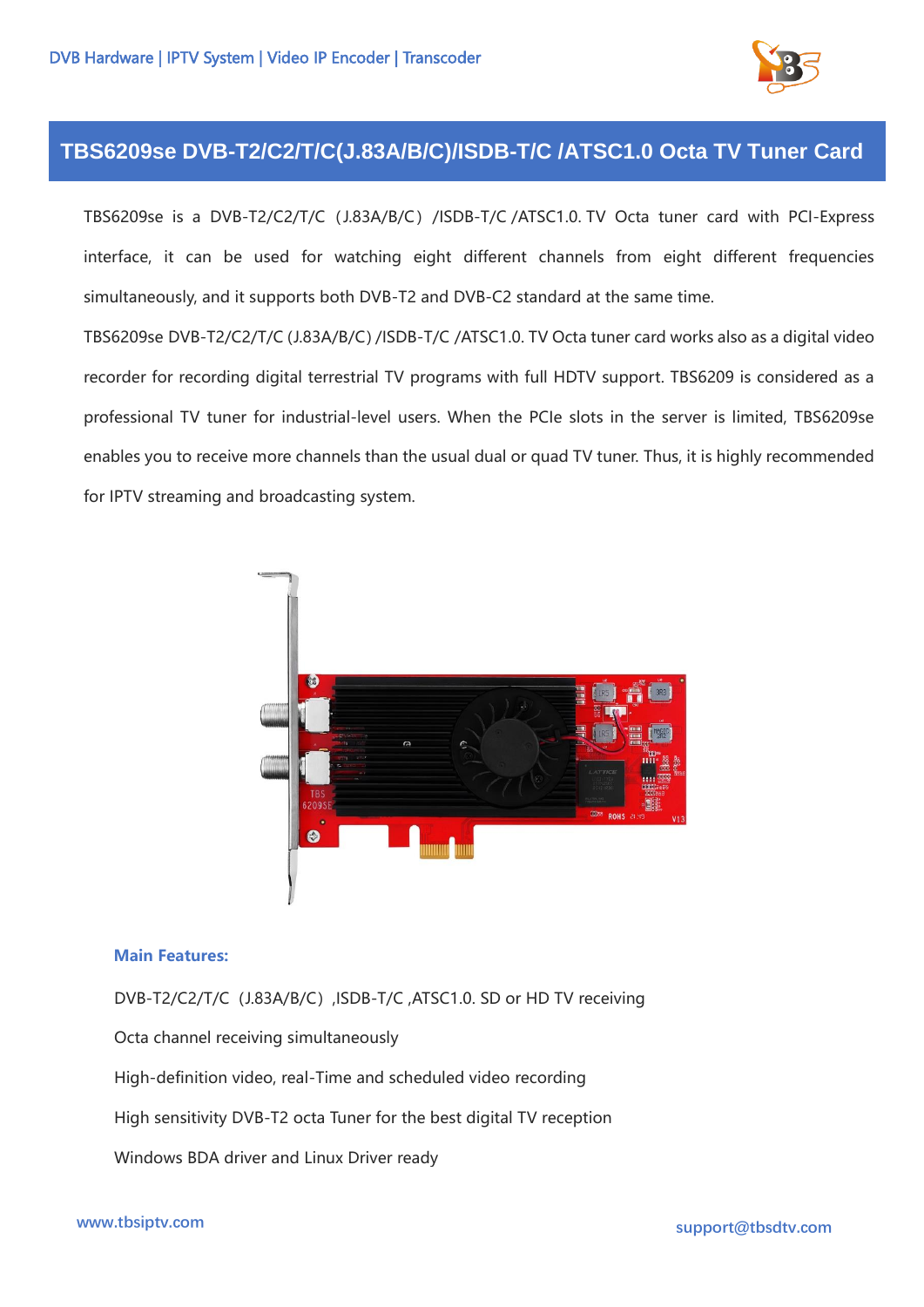

## **Specification:**

| DVB-T2 and T2-Lite              | Receiving channel: VHF band, UHF band                           |
|---------------------------------|-----------------------------------------------------------------|
|                                 | Bandwidth: 1.7, 5, 6, 7, 8MHz                                   |
|                                 | FFT mode: 1K, 2K, 4K, 8K, 16K, 32K                              |
|                                 | 1/32, 1/16, 1/8, 1/4, 1/128, 19/128 and 19/256 guard intervals  |
|                                 | 16, 32, 64, 128 and 256QAM modulations                          |
|                                 | 1/2, 3/5, 2/3, 3/4, 4/5 and 5/6<br>Code rate:                   |
| DVB-T                           | 6, 7 and 8MHz channel bandwidths                                |
|                                 | 2 and 8K FFT                                                    |
|                                 | QPSK, 16 and 64QAM                                              |
|                                 | 1/2, 2/3, 3/4, 5/6 and 7/8 code rates                           |
| DVB-C <sub>2</sub>              | 6 and 8MHz channel bandwidths                                   |
|                                 | 1/64 and 1/128 guard intervals                                  |
|                                 | 16, 64, 256, 1024, 4096 QAM                                     |
|                                 | 2/3, 3/4, 4/5, 5/6, 8/9 and 9/10 code rates                     |
| DVB-C                           | 1.7 to 7.2 Msym/s                                               |
|                                 | 16, 32, 64, 128 and 256QAM                                      |
|                                 | 0.15 roll-off factor                                            |
| ISDB-T                          | 6, 7 and 8MHz bandwidth                                         |
|                                 | 2, 4 and 8K FFT                                                 |
|                                 | 1/32, 1/16, 1/8 and 1/4 guard intervals                         |
|                                 | QPSK, 16QAM and 64QAM                                           |
| ISDB-C                          | 5.274 Msym/s                                                    |
|                                 | 0.13 roll-off factor                                            |
|                                 | 64 and 256QAM                                                   |
|                                 | TSMF (Transport Streams Multiplexing Frame)                     |
| J.83B (ITU-T J.83 v3.0 Annex B) | 5.056941, 5.360537, 5.6 Msym/s                                  |
|                                 | 0.18 and 0.12 roll-off factor                                   |
|                                 | 64 and 256QAM                                                   |
| ATSC1.0                         | 6MHz channel bandwidths                                         |
|                                 | 8VSB modulation                                                 |
|                                 | 2/3 code rate                                                   |
| <b>Power consumption</b>        |                                                                 |
| Input/ Power:                   | 12V/14W                                                         |
| temperature                     | $0 - 60^{\circ}C$                                               |
| <b>System Requirements</b>      | Windows XP / Vista/ 7/8/10, Linux                               |
|                                 | Available PCI Express x1, x4, x8 or x16 slot                    |
|                                 | Digital TV signal DVB-T2/C2/T/C (J.83A/B/C) ,ISDB-T/C ,ATSC1.0. |
| Dimension:                      |                                                                 |
| TV tuner card size              | 104.5mm*150mm                                                   |
| Net weight                      | 190g                                                            |
| <b>Gift Box Size</b>            | 17.7*16*3CM                                                     |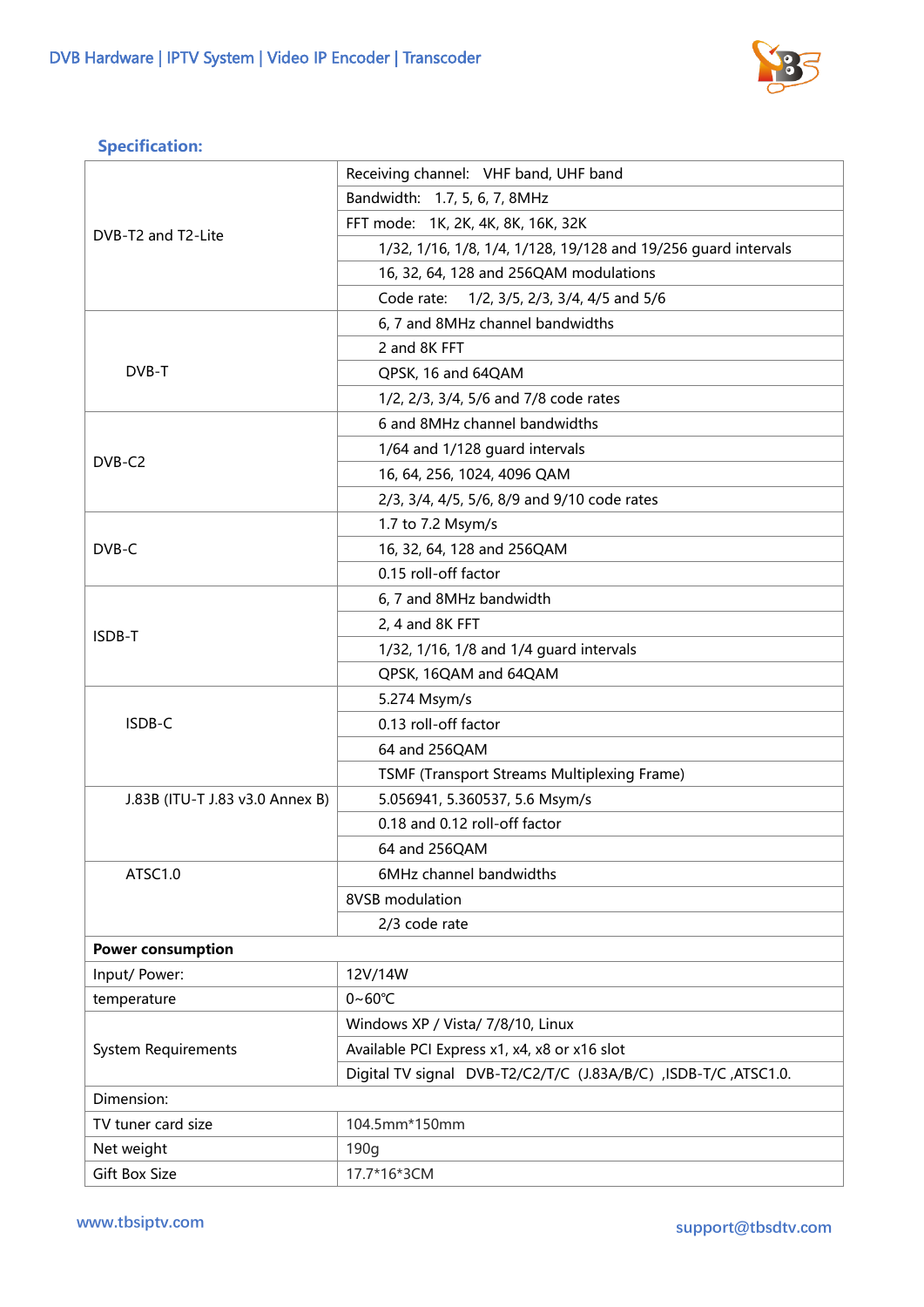

| Weight           | 280q           |
|------------------|----------------|
| Package Contents | 1 x TBS6209se  |
|                  | 1x DC line     |
|                  | 1x F Connector |